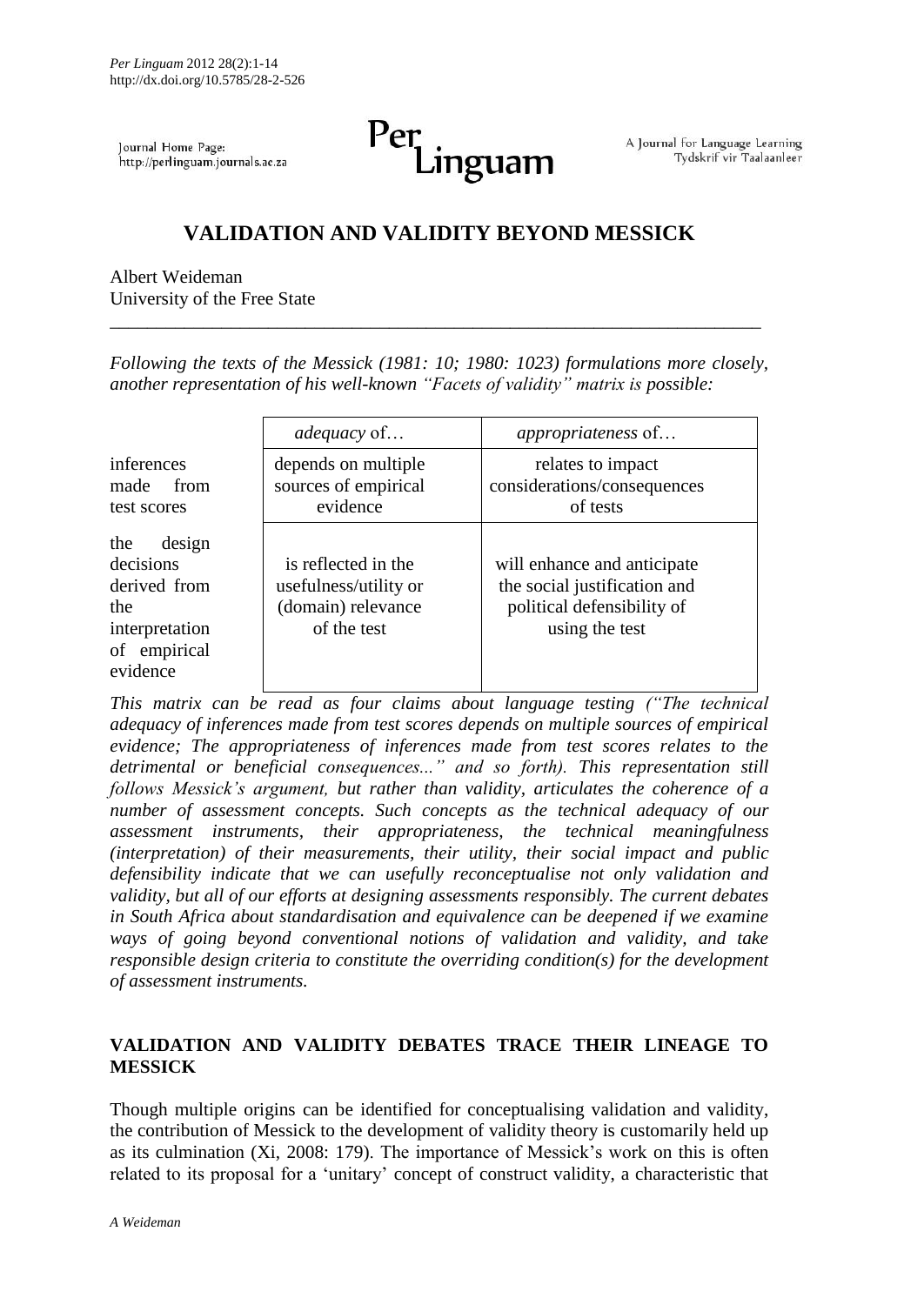was taken further by several others, but with varying emphases: Kane's (1992) early association of validity with the interpretation of test scores is noteworthy (and enduring: cf. Kane, 2001, 2011), as are Bachman and Palmer"s (1996: 17 *et passim*) subtle modification in promoting usefulness as the "most important quality" of a test, and Kunnan's (2000: 1) assertion of the 'primacy of fairness'. All re-interpret the 'unitary' condition of validity in slightly different ways, and in so doing perhaps inadvertently introduce a potential disunity and variation within the conceptualisation of that overriding condition, despite their intention to clarify it.

One of the reasons often cited for such reinterpretation is that the operationalisation of the concept of validity, as formulated by Messick (1980, 1981, 1988, 1989), has neither been feasible (Davies & Elder, 2005: 789; Xi, 2008: 179) nor adequate to address social concerns in language test design and administration (McNamara & Roever, 2006: 249; Rambiritch, 2012).

Because Messick"s original conceptualisations are the origins of subsequent and current re-conceptualisations, it is only fair to test the implied inadequacy of the original. The aim of this paper is to offer another reading of Messick, but from a conceptual reconsideration of his most influential work. Such an alternative reading will show that there is much more afoot, conceptually, than one would at first glance suspect, and that some of the concepts that were supposedly abandoned by Messick – an abandonment for which he is credited – arise, upon closer inspection, in new conceptual guises. The kind of conceptual analysis to be undertaken in this paper moves into an area where language assessment experts seldom venture: the foundations of the field of applied linguistics. Language testing belongs squarely within applied linguistics (McNamara & Roever, 2006: 255; cf. too McNamara, 2003; Weideman, 2006a, 2011), so the philosophical underpinnings of applied linguistics are equally relevant in this sub-field. What is more, Messick himself (1989:30f.) turns to the "philosophical foundations of validity and validation" when he singles out the perspectives of Leibniz, Locke, Kant, Hegel and Singer in order to gain conceptual clarity. Achieving conceptual clarity is thus also the central concern of the arguments and interpretations that will be made below. The question to be answered is: How does one obtain conceptual clarity in applied linguistic concept formation, and, by extension, in the fundamental concepts and ideas of language testing?

I shall begin by reconsidering three different readings of Messick"s own summary (1980, 1981, 1989) of his unitary concept of validity below, before turning to a broader consideration of language testing principles and, finally, their meaning for large scale testing on a national basis, such as in the final Grade 12 examinations in South Africa.

# **TWO READINGS AND THEIR CONCEPTUAL PROBLEM**

We should observe, first, that Messick"s contribution to the notions of validation and validity has often been reinterpreted, in order to give various emphases to what the reinterpreting scholar or scholars wished to highlight. So, for example, we have already noted that Kane (1992: 527) claims that

(1) Validity is associated with the interpretation assigned to test scores rather than with the scores or the test.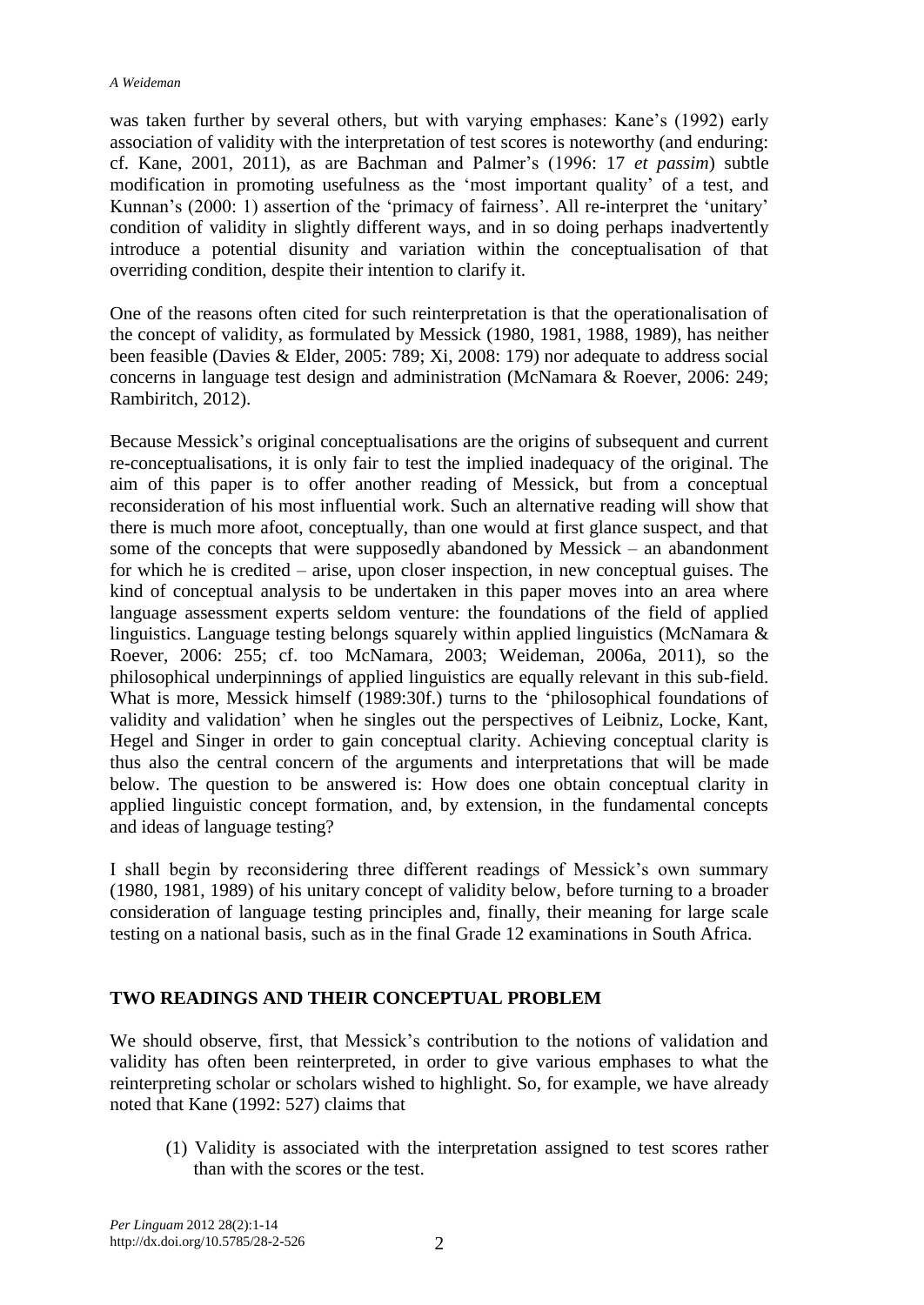This definition is widely accepted – it seems to echo closely Messick"s own claim (1980: 1023; cf. too 1981: 18):

(2) Test validity is … an overall evaluative judgment of the adequacy and appropriateness of inferences drawn from test scores.

The subtle reinterpretation of definition (2) that we find in definition (1) lies in the emphasis placed in (2) on the judgement of the adequacy and appropriateness of the inferences drawn from test scores (Messick,1980), as against validity not being associated with either scores or the test (Kane, 1992). Kane"s redefinition of validity in (1) speaks in the first instance only of an "interpretation" that is assigned, not about its adequacy and appropriateness. That fine point is often missed, but is crucial in Messick"s formulations, as will become clearer below.

Similarly, Bachman and Palmer (1996: 17; also Bachman, 2001: 110), having first shifted the emphasis from validity to test usefulness in their declaration of the latter, and not validity, as the "most important consideration in designing and developing a language test", are subsequently happy to return to Messick's underlying fundamental: the concept of construct validity. They state that

(3) Construct validity pertains to the meaningfulness and appropriateness of the *interpretations* that we make on the basis of test scores (Bachman & Palmer, 1996: 21; emphasis in the original).

Once, more, Messick"s own formulation is given a subtle twist: not the adequacy of the interpretation (actually 'judgement' in Messick, 1980), but its meaningfulness now is placed in the spotlight. To many, who do not see the shift, Bachman and Palmer here are simply following Messick: Xi (2008: 179) even declares that their notion of test usefulness makes "Messick"s work more accessible". This view is not widely shared, though: Fulcher and Davidson (2007: 15) observe, for example, that Bachman and Palmer's 'notion of test "usefulness" provides an alternative way of looking at validity, but has not been extensively used in the language testing literature". Language testing experts may unfortunately often not be disinterested but so imbued with the currently orthodox notions of validation and validity that they sometimes cannot see this point, but to any disinterested observer, it should be clear that usefulness can never conceptually be the same as validity. The best illustration of this remains Bachman and Palmer"s own model of test usefulness (1996: 18) that *incorporates* validity:

**Figure 1:** Bachman & Palmer's model of test usefulness.

Usefulness = Reliability + Construct validity + Authenticity + Interactiveness + Impact + Practicality

The incorporation masks their divergence of opinion with Messick, but surely no one would disagree that part (construct validity) of a whole (usefulness) that is made up of several other parts cannot conceptually be the same as that whole. The norms of logic do not allow that, so through such distinctions we are nowhere closer to conceptual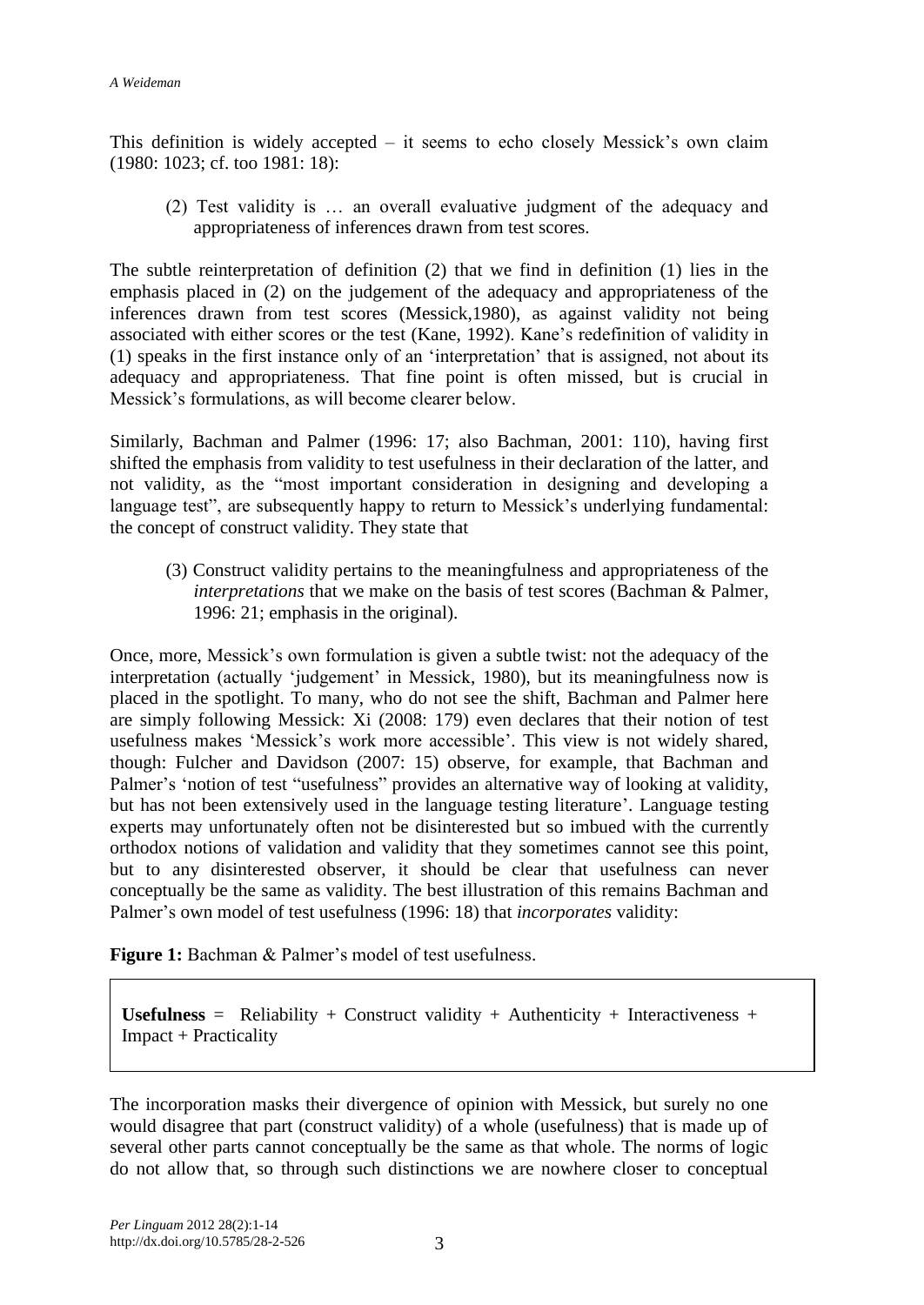clarity or to accessible technical ideas of what conditions language tests must satisfy. What is more, to make validity dependent on interpretation (cf. definitions (3) and (1) especially), and not a characteristic of a test, runs the risk of downplaying the quality of the instrument. No amount of interpretation can improve the measurement result (score) obtained from an inadequate instrument that gives a faulty and untrustworthy reading. This is simply confusing the meaningful, legitimate technical *interpretation* of the effects of measurement with those effects (the test scores) themselves. Moreover, as I have pointed out elsewhere (Weideman, 2009), these are subjective and objective components of the process of dealing with the results of taking measurements.

If these kinds of reinterpretations appear not to give us conceptual clarity, then perhaps it is worthwhile to return to Messick"s own formulation (1980: 1023, 1989: 20) of his position, perhaps best summarised in the well-known "Facets of validity" matrix:

# **Figure 2: Messick's 'Facets of test validity'**.

|                        | Test interpretation | Test use                                  |
|------------------------|---------------------|-------------------------------------------|
| Evidential basis       | Construct validity  | Construct validity<br>+ Relevance/Utility |
| Consequential<br>basis | Value implications  | Social<br>consequences                    |

This matrix is possibly the most quoted, and certainly the most well-known, summary of his position. Yet it is interesting to note that this summary has itself been subject to reinterpretation, ostensibly in order to make it clearer: McNamara and Roever (2006: 14; for another, cf. Davies & Elder, 2005: 800) have offered the following reinterpretation, a second reading of what Messick says:

**Figure 3:** McNamara & Roever's interpretation of Messick's validity matrix

|                                                             | What test scores are<br>assumed to mean                                                                                                   | When tests are actually<br>used                                                                          |
|-------------------------------------------------------------|-------------------------------------------------------------------------------------------------------------------------------------------|----------------------------------------------------------------------------------------------------------|
| Using evidence<br>in support of<br>claims: test<br>fairness | What reasoning and<br>empirical evidence<br>support the claims we<br>wish to make about<br>candidates based on<br>their test performance? | Are these<br>interpretations<br>meaningful, useful and<br>fair in particular<br>contexts?                |
| The overt social<br>context of<br>testing                   | What social and cultural<br>values and assumptions<br>underlie test constructs<br>and the sense we make<br>of test scores?                | What happens in our<br>education systems and<br>larger<br>social<br>the<br>context when we use<br>tests? |

As in the case of the slight modifications of the definitions of validity, in (1) and (3), in relation to Messick"s own definition (2), that I referred to above, we might again note a subtle shift: 'fairness' (Kunnan) and 'meaningfulness' (Bachman & Palmer), to name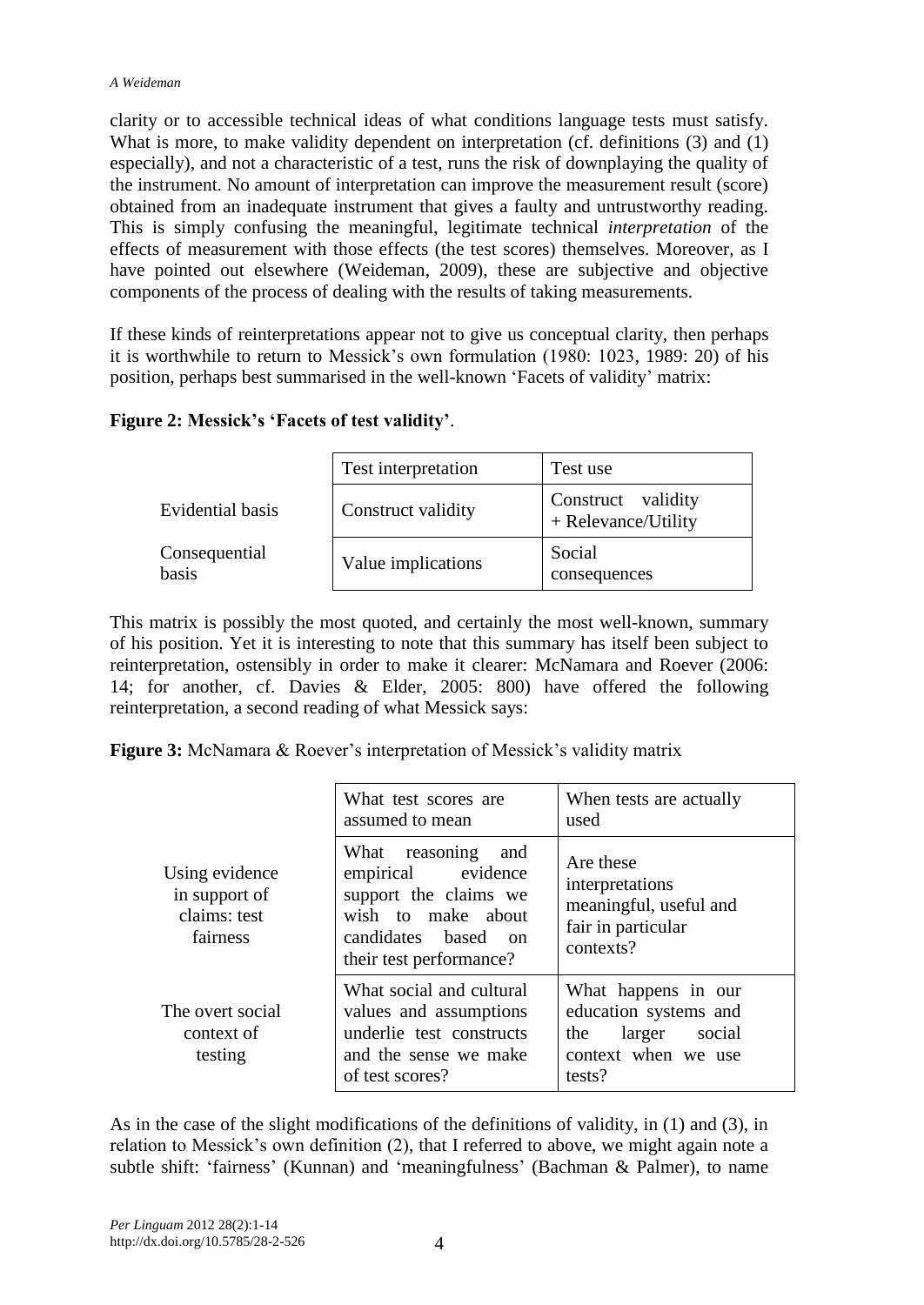but two additional emphases, now present themselves in the second reading. A charitable analysis will no doubt find that, though perhaps not strictly attributable to Messick, they contribute towards our overall understanding of validity, thus explaining the necessity for the slight shift.

# **A THIRD READING AND A POSSIBLY USEFUL REINTERPRETATION**

If one is interested in what Messick himself has said, however, a third reading is possible. This reading, following closely the texts of the Messick (1981: 10, 1980: 1023) formulations, soon makes it evident that, at least in conceptual terms, things are more complicated. When one re-reads the original texts, it is soon apparent that in Messick's conceptualisation the concepts of 'adequacy' and 'appropriateness' are key terms. What is more, they refer to two distinct and distinguishable concepts.

*Appropriateness* is, in analytical terms, actually not merely a concept, but a concepttranscending idea (Strauss, 2009: 195) that captures the analogical social dimension of the technically qualified design of language tests. *Adequacy*, on the other hand, is a concept that is linkable directly to the effects (or effectiveness) of applying a technical instrument such as a language test. The technical adequacy of a test refers to its force to measure what it claims to be measuring, its effectiveness, which is the classic definition of validity. A measuring instrument is adequate if its result (definable as the effect of the measurement which is caused by the application of the instrument) has the desired force. In its original physical sense, the concept of force is expressed in terms of cause and effect. In the analogical technical sense, it is used when we are dealing with technically qualified instruments such as tests; the measurement, when applied, acts as technical cause to achieve a certain technical effect, that is, to obtain a result. This should not be surprising: *adequacy* is used by Messick, I believe, simply as a concept synonymous with validity. Having discarded the notion of validity as one that cannot be a characteristic of a test – since the validity now resides in the interpretation of the scores rather than in the instrument  $-$  a substitute concept is needed, a role that the concept of adequacy soon steps in to fulfil.

Despite, in line with the current orthodoxy, having foresworn the practice of using validity as a characteristic of a test, as we saw is the case especially in definitions (1) and (3) above, using validity as descriptive of a test therefore merely returns in another guise, that of adequacy, or in similarly synonymous terms for the concept of effectiveness. The discarded concept arises from its conceptual ashes to reassert itself. When ascribing validity to a test is no longer tolerable, that often leads to circumlocutions such as a "test … accomplishing its intended purpose" (Messick, 1980: 1025), or of tests "purported to tap aspects" of a trait (Messick, 1989: 48; 50, 51, 73). In utilising synonymous concepts, Messick is in no way alone, however. Many who subscribe to the current orthodoxy, and may even decry, for example, Popham's early (1997) and Borsboom, Mellenbergh and Van Heerden"s later (2004) views that are critical of Messick, themselves use synonymous concepts as substitutes for validity. In that case, they may find themselves referring to the "effectiveness" of the use to which a test can be put (Lee, 2005: 2), of a test being 'valid in a specific setting' (Lee, 2005: 3), or that we can investigate through verbal protocols the consequences of a test, since these 'should be considered valid and useful data in their own right'. They may similarly employ some circumlocution to avoid referring to validity as a quality of a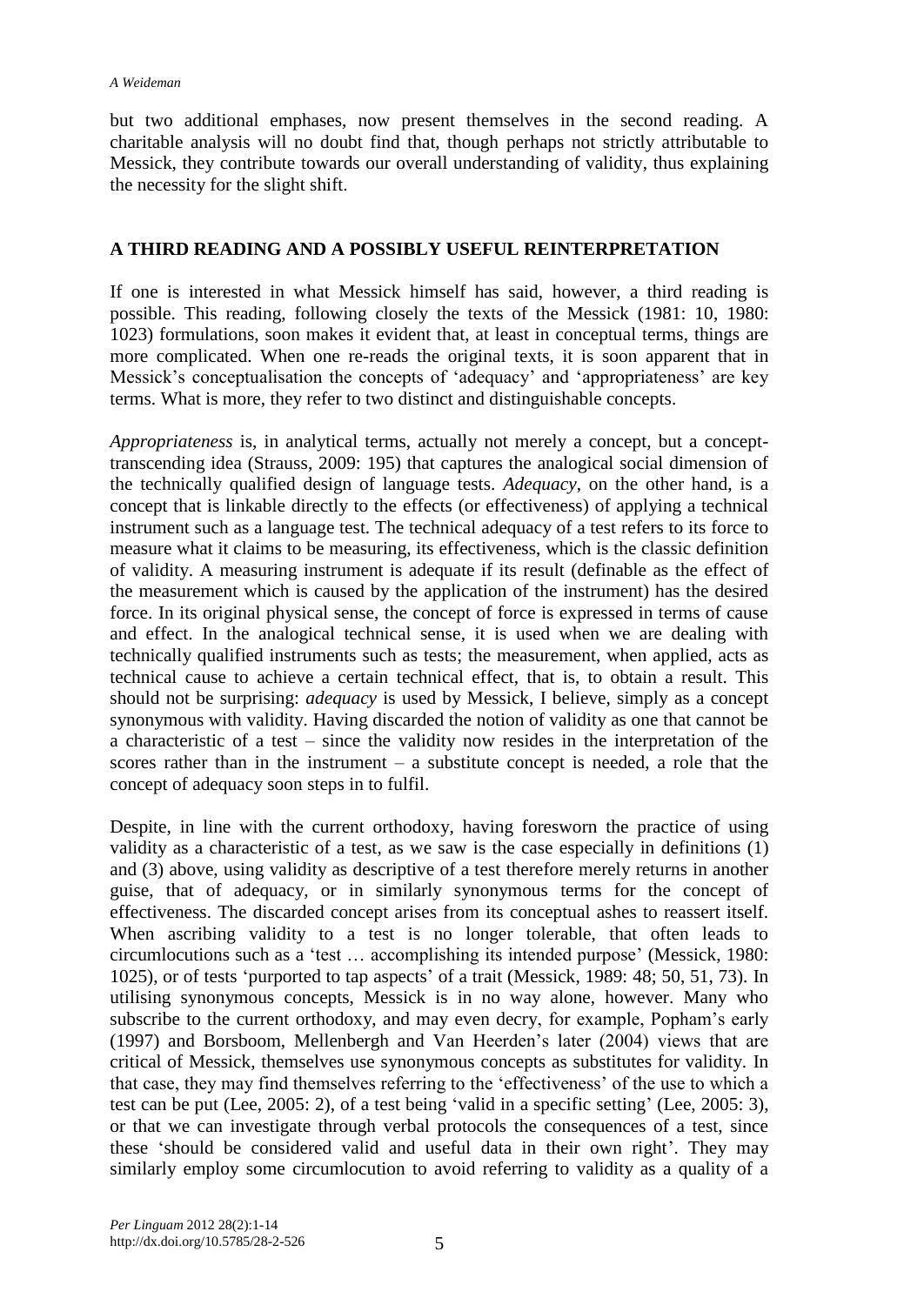#### *A Weideman*

test: "… if we ensure that a given test measures the construct … we say that the resulting scores provide an empirically informed basis for decision-making' (Lee, 2005: 4). McNamara and Roever (2006: 17) themselves continue to speak about the validity of a test, or to assume that a "test is … a valid measure of the construct" (McNamara & Roever, 2006: 109), and to speak about "items measuring only the skill or the ability under investigation' (McNamara & Roever, 2006: 81) – and not about the interpretation of the scores derived from these items.

The point of this again echoes the observation above that, for the sake of conceptual clarity, one should distinguish between the objective effect of the measurement that derives from a valid, effective instrument and the subjective interpretation of that effect. If clear conceptual distinctions are not made, the distinction that has been avoided is subsequently likely to re-assert itself. The distinction between technical causes and effects remains relevant:

It seems to me that some of the critique of validity theory merely wants to say: If a test does what it is supposed to do, why would it not be valid? Surely a test that accomplishes its intended purpose has the desired effect, that is, yields the intended measurements? However, causes and effects, and the relationship between causes and effects in the field of testing, are analogical technical concepts, that is, concepts formed by probing the relationship of the leading technical function of a designed measurement instrument to the physical sphere of energy-effect, the domain in which these concepts are originally encountered. To say that a test is valid is therefore merely identical to saying that it has a certain technical or instrumental power or force, that its results could become the evidence or causes for certain desired (intended or purported) effects (Weideman, 2009: 241).

By taking the employment of the terms *adequacy* and *appropriateness* in the original Messick texts, and recasting them, we might make possible another representation that might in its turn enable us to come up with a reinterpretation that will show a way out of the conceptual impasse referred to above (Weideman, 2009: 240):

|                                                                                           | <i>adequacy</i> of                                                                                    | <i>appropriateness</i> of                                                                                               |
|-------------------------------------------------------------------------------------------|-------------------------------------------------------------------------------------------------------|-------------------------------------------------------------------------------------------------------------------------|
| inferences<br>made<br>from test scores                                                    | depends on multiple<br>sources of empirical<br>evidence                                               | relates<br>to<br>impact<br>considerations<br>consequences of tests                                                      |
| the design decisions<br>derived from<br>the<br>interpretation<br>of<br>empirical evidence | reflected in<br>the<br>1S<br>usefulness/utility<br><sub>or</sub><br>(domain) relevance of<br>the test | will<br>enhance<br>and<br>anticipate the social<br>justification<br>and<br>political defensibility<br>of using the test |

**Figure 4:** The relationship of a selection of fundamental considerations in language testing.

As I have remarked elsewhere (Weideman, 2009), the statements generated by this matrix (Figure 4) can be read as a number of claims about or requirements for language testing, as follows (left to right, top to bottom):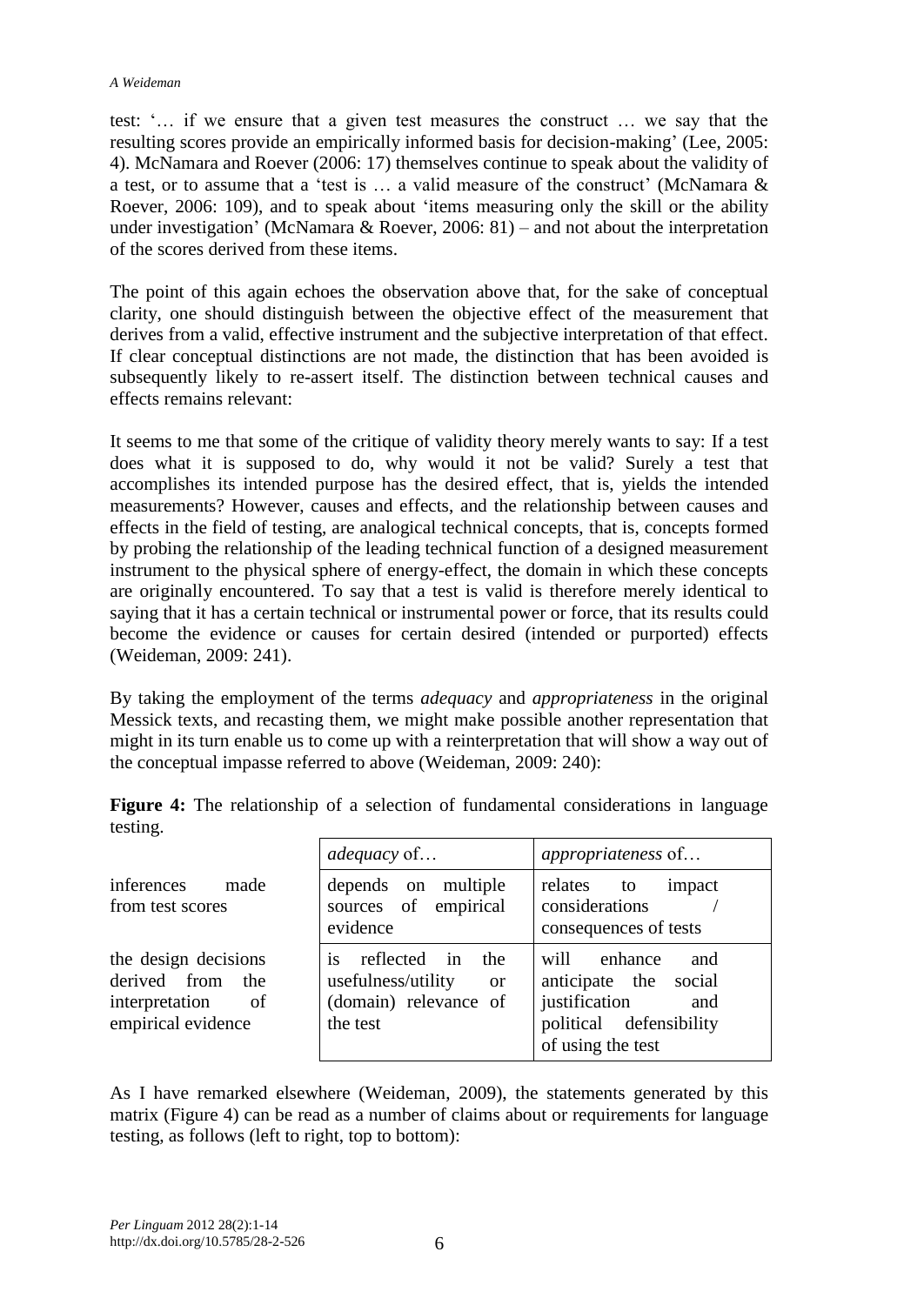- (4) The technical adequacy of inferences made from test scores depends on multiple sources of empirical evidence.
- (5) The appropriateness of inferences made from test scores relates to the detrimental or beneficial impact or consequences that the use of a test will have.
- (6) The adequacy of the design decisions derived from the interpretation of empirical evidence about the test is reflected in the usefulness, utility, or relevance to actual language use in the domain being tested.
- (7) The appropriateness of the design decisions derived from the interpretation of empirical evidence about the test will either undermine or enhance the social justification for using the test, and its public or political defensibility.

These claims have been numbered here to facilitate comparison and contrast with the validity definitions (1) to (3) above. They can indeed be simplified, reinterpreted, and made more accessible and useful, as guidelines for those who design language tests. Some (not all) of such possibly blander versions might include the following:

- (4a) Use multiple sources of empirical evidence to make adequate inferences about test scores.
- (5a) The more appropriate the inferences made from test results, the more likely they are to be beneficial to everyone.
- (6a) The test design and its relevance will improve if one heeds empirical evidence about actual language use in the domain being tested.
- (7a) A good test will use empirical evidence to defend its social appropriateness.

I shall return below to the use of such guidelines. To return to the current argument, however, note that the unsimplified claims ([4] to [7]) still follow Messick's formulation, and yet the matrix in Figure 4 is by no means a "validity matrix", as the original claims to be. Nor are the statements derived from it ([4] to [7]) strictly about validity. Statements (4) to (7), or their subset (4a) to (7a) may be obliquely related to the technical force of a test, it is true, but conceptually we would gain much if we note that they articulate the coherence or systematic fit of a number of concepts relating to testing. What is more, they also articulate some social dimensions of language testing (McNamara & Roever, 2006; Rambiritch, 2012), particularly the social appropriateness, impact, benefits of and public accountability for tests. Thus, if these statements are not only about validity, validity itself may perhaps not be the overriding, unifying condition to which tests should be subjected. This conclusion might explain why, for example, McNamara and Roever (2006: 249) observed that "validity theory has remained an inadequate conceptual source for understanding the social function of tests'. There is no doubt, however, that a more appropriate label for Figure 4 would be that it deals with the relationships among a select number of fundamental concepts in language testing. It is in that direction, therefore, that one needs to seek to deploy a new understanding of Messick's original work, and it is to that which I turn below.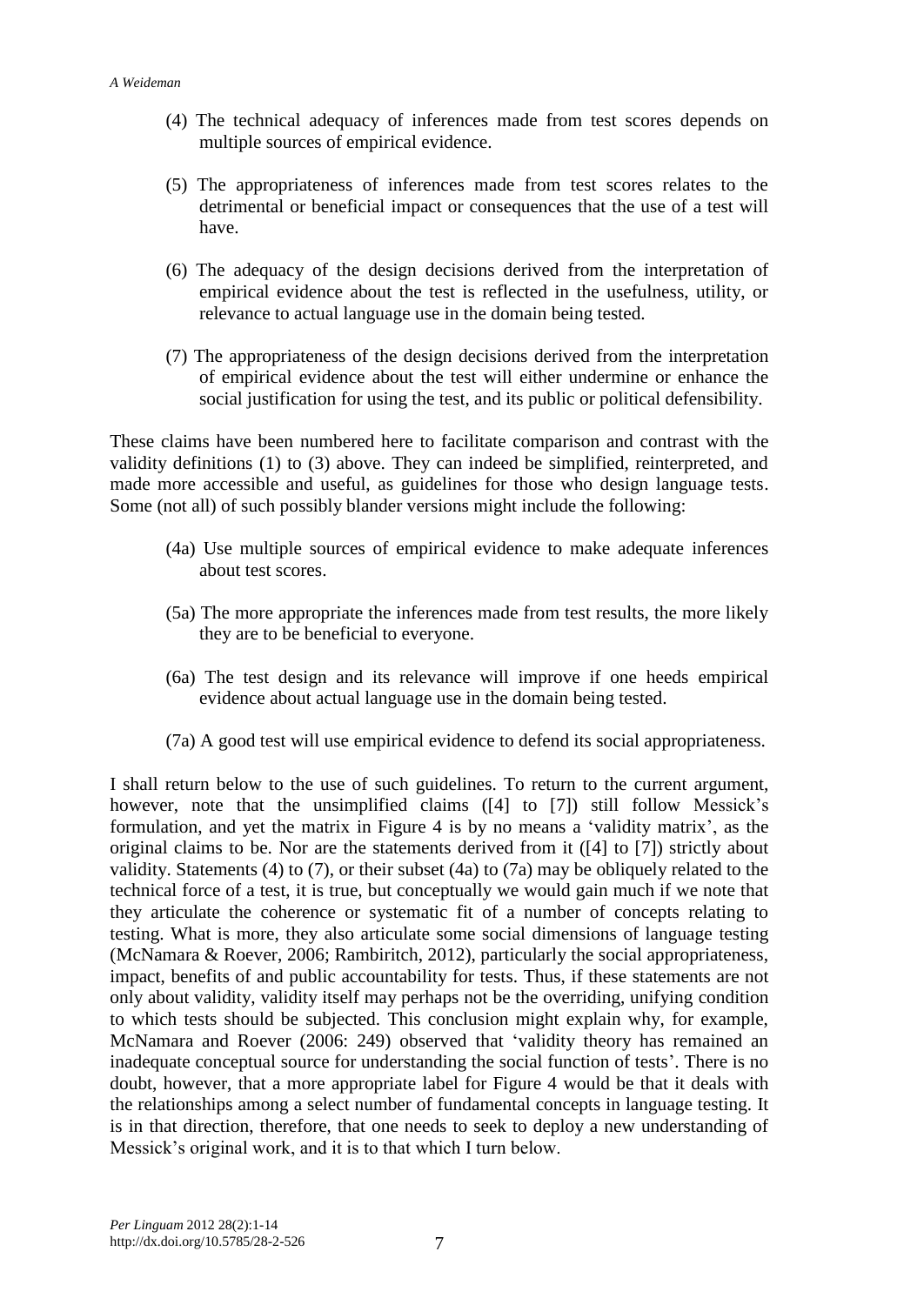### **CONDITIONS FOR RESPONSIBLE TEST DESIGN**

If validity is not the overriding condition for test design, but rather a systematic set of principles (of which [4] to [7] above are probably a subset, related to the technical adequacy and appropriateness of a test), the subsequent critical question then has to be: Why should conditions for responsible test design continue to be subsumed under "validity"? As has been demonstrated, we achieve no greater conceptual clarity when we conflate the various design conditions that apply to tests. Far from helping us to reinterpret validity in order to clarify it, such reinterpretation may instead confuse. Statements (4) to (7) above confront us with concepts such as technical adequacy, appropriateness, the technical meaningfulness (interpretation) of measurements (test scores), utility, relevance, public defensibility and the like, and to make sense of them, they must be conceptually distinguishable as constitutive technical concepts or regulative, technical ideas that transcend concepts. Therefore, if they are distinguishable, that means that they are conceptually distinct.

There is not enough space here to trace, exhaustively, the generation of constitutive technical concepts and regulative ideas guiding the design of language tests in recent conceptualisations (Weideman, 2009). These two sets of conditions for language testing have, however, recently been elaborated in two studies by Van Dyk (2010) and Rambiritch (2012). Van Dyk"s (2010) study was initially conceived as a validation study for the ICELDA-designed (ICELDA 2012) Toets van Akademiese Geletterdheidsvlakke (TAG, the Afrikaans counterpart of TALL, the widely used Test of Academic Literacy Levels; cf. too Van der Walt & Steyn 2007), but was reconceptualised, in light of the foregoing argument, to focus more comprehensively on the constitutive conditions for language test design such as systematicity, reliability, validity and validation, construct defensibility, and meaningfulness of results. The second study, by Rambiritch (2012), though again paying attention to constitutive conditions such as the technical consistency and validation of another ICELDAdeveloped test, the Test of Academic Literacy for Postgraduate Students (TALPS), deals more comprehensively with the regulative requirements of accessibility, transparency, and accountability, and does so in a systematic way that has not been attempted before.

The emerging framework for test design (Weideman, 2009) in particular, and for applied linguistic designs in general (Weideman, 2007) from which this more comprehensive set of conditions derives, makes it clear that we may usefully consider as either founding or constitutive, or as leading, disclosing and regulative requirements for our test designs those concepts and ideas listed below. These requirements have been formulated in the style of statements (4a) to (7a) above. Again, they are blander than may be desirable, but conceptually they can all be traced to the framework being developed in the studies that have been referred to above:

- Systematically integrate multiple sets of evidence in arguing for the validity of a test.
- Specify clearly and to the public the appropriately limited scope of the test, and exercise humility in doing so.
- Ensure that the measurements obtained are adequately consistent, also across time.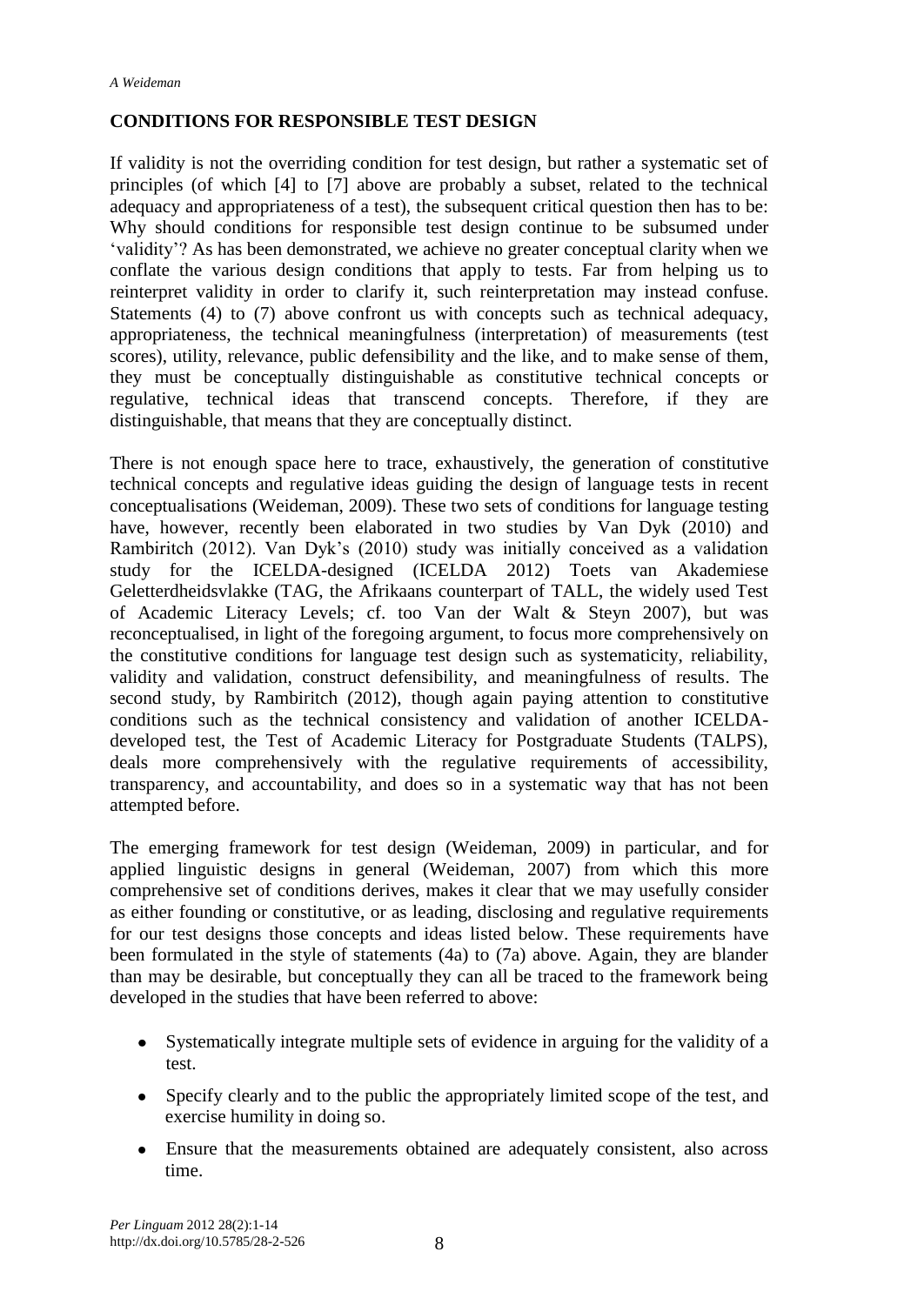- Ensure effective measurement by using a defensibly adequate instrument.  $\bullet$
- Have an appropriately and adequately differentiated test.
- Make the test intuitively appealing and acceptable.
- Mount a theoretical defence of what is tested in the most current terms.
- Make sure that the test yields interpretable and meaningful results.
- Make not only the test, but information about it, accessible to everyone.
- Obtain the test results efficiently and ensure that they are useful.
- Align the test with the instruction that will either follow or precede it, and as closely as possible with the learning.
- Be prepared to give account to the public of how the test has been used.
- Value the integrity of the test; make no compromises of quality that will undermine its status as an instrument that is fair to everyone.
- Spare no effort to make the test appropriately trustworthy.

It should be clear that many of the conditions are simply reformulations of well-known concepts. So, for example, the requirement that a test must be consistent is a reference to its technical reliability, usually expressed in an index that measures this, such as Cronbach"s alpha or Greatest Lower Bound (GLB; cf. Jackson & Agunwamba, 1977). Similarly, the requirement that a test should be effective is a reformulation of its being valid. Its being intuitively appealing is a reference to the notion of face validity, and obtaining useful results efficiently refers in turn to the notion of the technical usefulness or utility of the test. Aligning it with instruction and learning requires utilising the positive effects of washback, the harmonisation of teaching, testing and learning that is so difficult to achieve, but remains the essence of purpose of all responsible pedagogy.

These formulations, it should be noted, have the benefit not only of relating the test to its intrinsic conventional conditions (reliability, construct and other forms of validity, and so on), but also of specifying the so-called "social" dimensions of tests (accessibility, accountability, fairness) as *inherent* requirements for responsible test design, not as add-ons – a critique often levelled against Messick (Popham, 1997).

The simplification of the technical design criteria as articulated here has the further benefit of facilitating their application to the large-scale testing undertaken annually in the Grade 12 exit examinations, to which I finally turn.

# **APPLICATION TO THE SOUTH AFRICAN FINAL SCHOOL EXAMINATIONS**

Space will not allow me to discuss the relevance of all of the above criteria to what is probably the most important set of tests in the South African context, our Grade 12 exitlevel examinations, so I shall select only five on the basis of their being potentially less well attended to than some of the others, in order to make the application. The selection is justified, in addition, by the conditions deriving not from a haphazard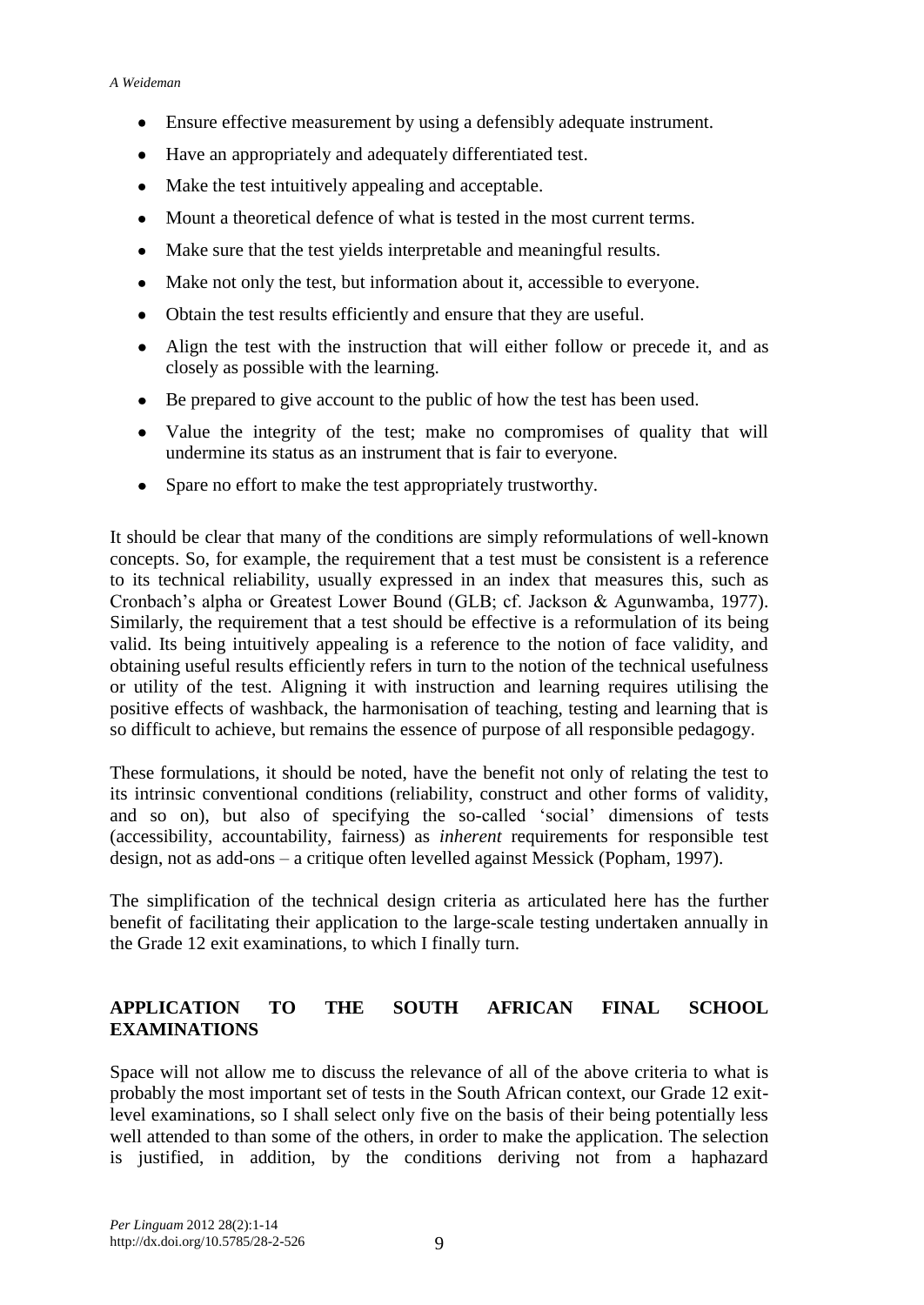conceptualisation but from the same framework. That means, as will be apparent below, that they are integrated and interlinked; a reference to one calls up attention to another.

The condition that carries the heaviest public and political weight is the one that asks of us, Umalusi (the Council for Quality Assurance in General and Further Education and Training), and the larger education system that generates these examinations to value their integrity, and to brook no compromise of quality. In this respect, we are clearly failing. The public perception, whether accurate or not, is that we have experienced 'category creep'; put bluntly: that an A in today's examinations is more or less equivalent to a D or at most a C of 50 years ago. Strategies to address this perceived devaluation must restore the integrity of these tests, otherwise substitutes of all sorts will arise, even though the latter may follow the politically safe route of claiming that they are not substitutes. Fortunately, the results of the examinations in question still remain the best (most valid or effective) predictor of performance in the year and, in some contexts, even several years beyond their origin.

One of the best strategies to ensure the integrity of these tests is to attend to another of the conditions above: the preparedness to give a public account of how the results were obtained. I refer here to reports in the press, for example, on the variation in home language marks and averages across different languages, that are a clear indication of testing that is unfair to some. In my own dealings with Umalusi, I have been impressed by their concern for more than just this one issue. However, there is no doubt that public accountability can be improved. Applying another condition clarifies one way of how this can be done: Ensure that the measurements obtained are adequately consistent, also across time. For the latter to happen, one needs some measure of standardisation. The kind of standardisation currently employed, while rationally defensible, is not adequate to be credible to the public at large. In saying so I do not wish to defend the clearly ignorant barrage of criticism that Umalusi has to endure annually. There is clearly scope for large-scale education of the public; for example, that in the absence of standardised measurements across the years, it is unreasonable to expect averages not to vary from one year to the next. Having seen how effective public communication can be done by making available enough information about tests to prospective students at the multilingual universities joined in ICELDA, I can recommend better, utterly honest, and clearer communication.

This brings me to the final two criteria. There should be a concern about whether the tests in question are defensibly adequate instruments, which in turn relates strongly, in my opinion, to whether we have articulated not only what we are measuring (the construct) but also a suitable measure of differentiation in what we test. Again, my own experience in the testing of academic literacy indicates that monotone designs are inadequate, and that the richer the construct that is measured, and the more differentiated task and item design is, the more likely one is also to have a stable and consistent instrument that can outperform any alternative (Van der Slik, 2008; Van der Slik & Weideman, 2005, 2007, 2008, 2009, 2010; Van Dyk & Weideman, 2004a, 2004b; Weideman, 2003, 2006b; Weideman & Van der Slik, 2008). We look forward to more consistent, effective and differentiated measurements, and should pledge our own commitment to obtaining those. There is much work to be done in the responsible design of tests, and Umalusi needs the support of its associated communities of experts to achieve its goals in this respect.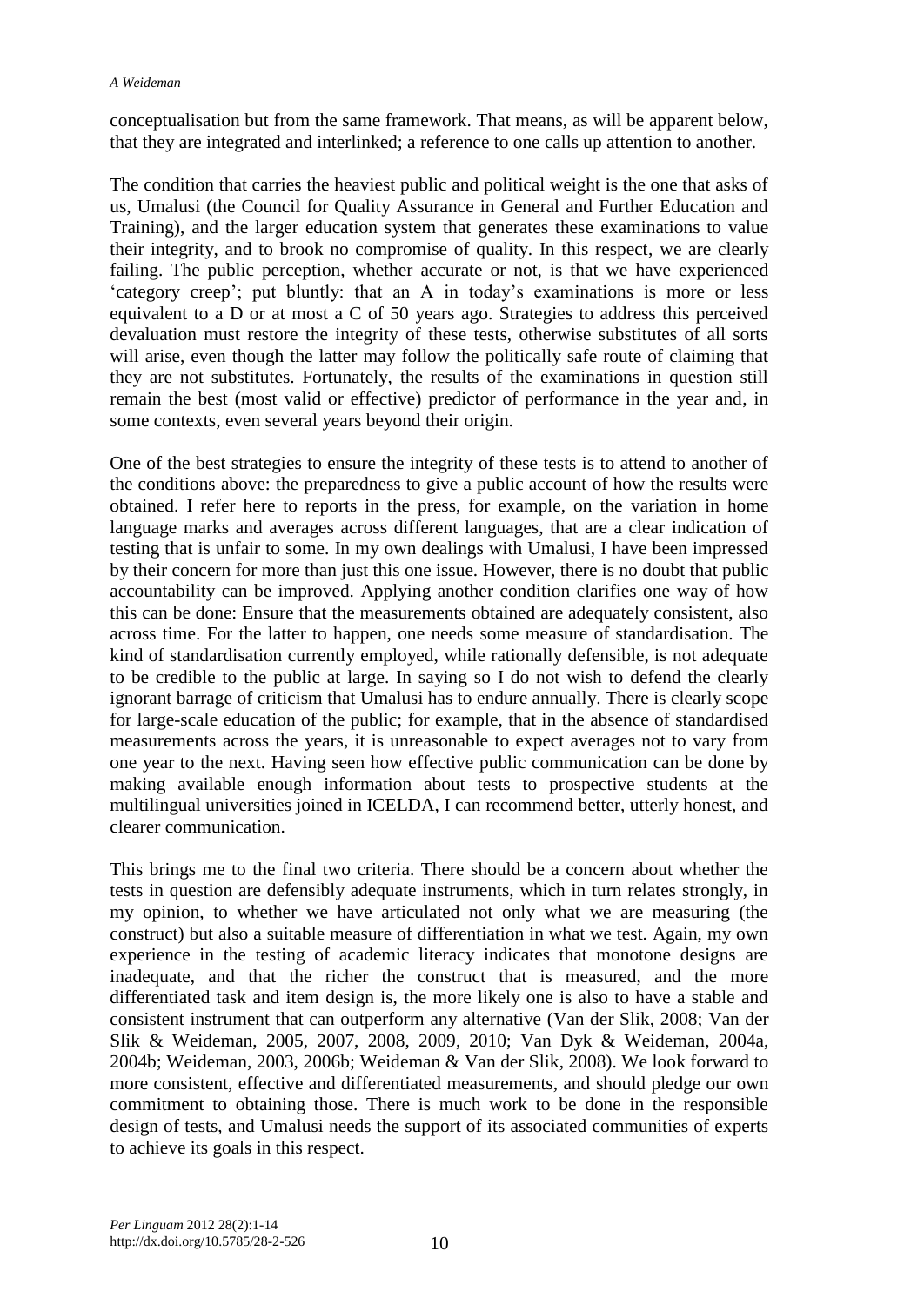#### **A FINAL WORD**

This contribution began by referring to the inordinate importance of the notions of validity and validation in testing, surveying several attempts that supposedly clarify them. The consideration of these clarifications yields the somewhat unhappy conclusion that perhaps, especially if we look at the origins of these concepts, we should not try to subsume everything under validity. The question then is: Do we need to abandon attempts at making reinterpretations, taking further the original concepts and ideas of earlier experts? The answer in that case is *no*, but we should seriously consider abandoning the notion of an overarching validity in favour of referring instead to an idea of responsible test design. In the two preceding sections, I have attempted to articulate both the possible conditions for test design derived from an emerging framework that a team of doctoral students and I have been working on, and how they may be applied to the South African context. It is a pity that we see too little of such foundational discussion within applied linguistics and in language test design. This contribution has tried, in reconceptualising not only validity, but also a host of other, systematically generated technical concepts and ideas, to do exactly that.

I believe we should not be afraid to go beyond Messick. Once we are prepared to do that, a whole new world of responsible test design beckons and awaits.

#### **REFERENCES**

- BACHMAN, LF. 2001. Designing and developing useful language tests. In Elder, C., A., A., Brown, E Grove, K Hill, N Iwashita, T Lumley, T McNamara & K O"Loughlin (Eds.). *Experimenting with uncertainty: Essays in honour of Alan Davies*. Cambridge, UK: Cambridge University Press. 109-116.
- BACHMAN, LF & AS PALMER, 1996. *Language testing in practice: Designing and developing useful language tests*. Oxford, UK: Oxford University Press.
- BORSBOOM, D, GJ MELLENBERGH & J VAN HEERDEN. 2004. The concept of validity. *Psychological Review,* 111(4):1061-1071.
- DAVIES, A & C ELDER. 2005. Validity and validation in language testing. In Hinkel, E. (Ed.). *Handbook of research in second language teaching and learning*. Mahwah, NJ: Lawrence Erlbaum. 795-813.
- FULCHER G & DAVIDSON F 2007. *Language testing and assessment: An advanced resource book*. New York: Routledge.
- INTER-INSTITUTIONAL CENTRE FOR LANGUAGE DEVELOPMENT AND ASSESSMENT (ICELDA). 2012. ICELDA … a partnership of four multilingual universities. [Online]. Available [http://icelda.sun.ac.za/.](http://icelda.sun.ac.za/)
- JACKSON, PW & CC AGUNWAMBA..1977. Lower bounds for the reliability of the total score on a test composed of nonhomogeneous items: I. Algebraic lower bounds. *Psychometrica,* 42: 567-578.
- KANE, MT. 1992. An argument-based approach to validity. *Psychological Bulletin* 112(3):527-535.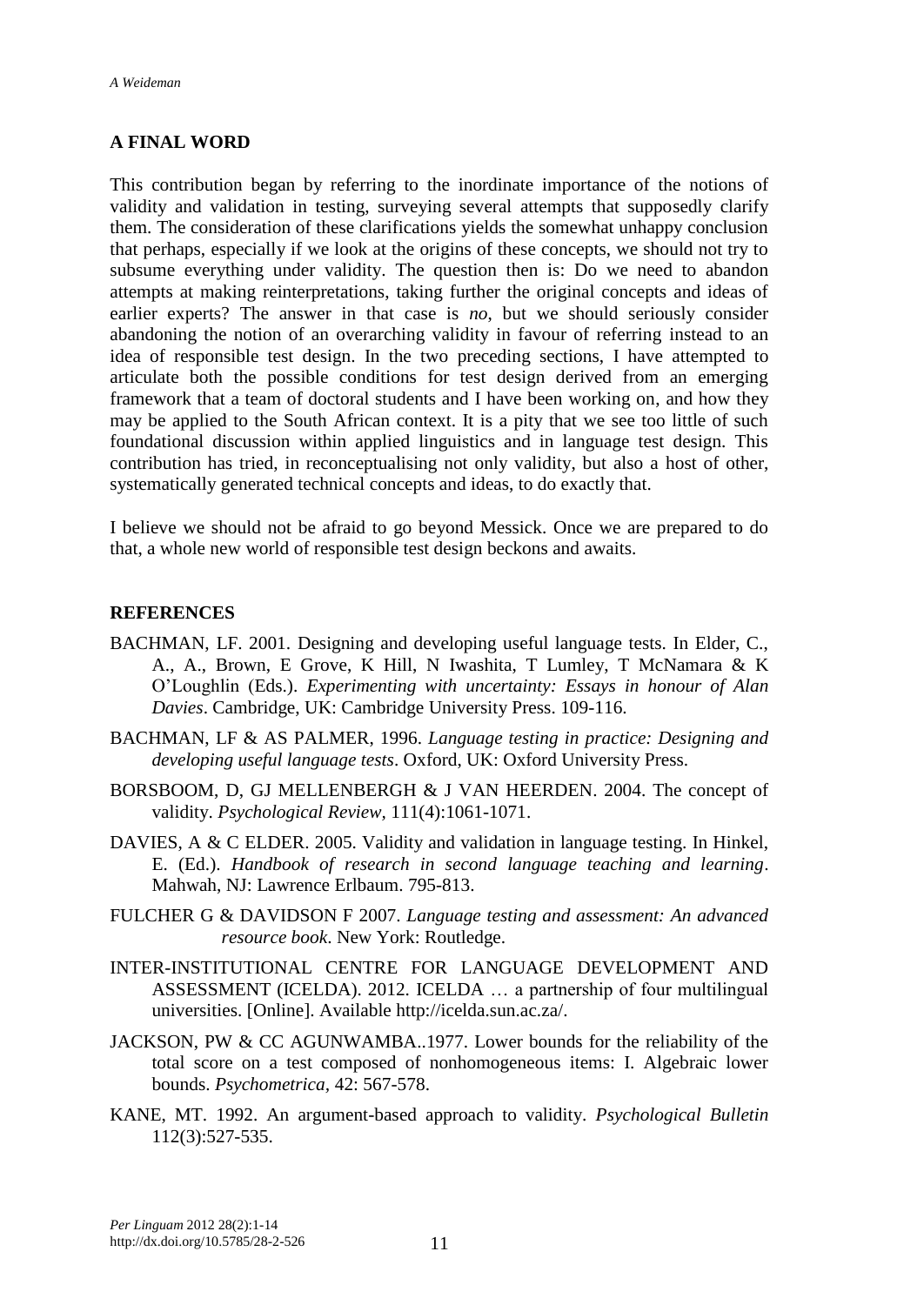- KANE, MT. 2001. Current concerns in validity theory. *Journal of Educational Measurement* 38(4):319-342.
- KANE, MT. 2011. Validity score interpretations and uses: Messick lecture, Language Testing Research Colloquium, Cambridge, April 2010. *Language Testing* 29(1):3- 17.
- KUNNAN, AJ. 2000. Fairness and justice for all. In Kunnan, AJ (Ed.). *Fairness and validation in language assessment: Selected papers from the 19th Language Testing Research Colloquium, Orlando, Florida*. Cambridge, UK: University of Cambridge Local Examinations Syndicate. 1-14.
- LEE Y-J. 2005. Demystifying validity issues in language assessment. Applied Linguistics Association of Korea Newsletter. October. [Online]. Available [http://www.alak.or.kr/2\\_public/2005-oct/article3.asp.](http://www.alak.or.kr/2_public/2005-oct/article3.asp)
- MCNAMARA, T. 2003. Looking back, looking forward: Rethinking Bachman. *Language Testing,* 20(4):466-473.
- MCNAMARA, T & C ROEVER. 2006. *Language testing: The social dimension*. Oxford, UK: Blackwell.
- MESSICK, S. 1980. Test validity and the ethics of assessment. *American Psychologist* 35(11):1012-1027.
- MESSICK, S. 1981. Evidence and ethics in the evaluation of tests. *Educational Researcher* 10(9):9-20.
- MESSICK, S. 1988. The once and future issues of validity: Assessing the meaning and consequences of measurement. In Wainer, H & IH Braun. (Eds.). *Test validity.* Hillsdale, NeJ: Lawrence Erlbaum. 33-45.
- MESSICK ,S. 1989. Validity. In Linn, RL (Ed.). 1989. *Educational measurement*. (3rd ed.) New York, NY: American Council on Education/Collier Macmillan. 13-103.
- POPHAM, WJ. 1997. Consequential validity: Right concern wrong concept. *Educational Measurement: Issues and Practice*. Summer 1997: 9-13.
- RAMBIRITCH, A. 2012. *Accessibility, transparency and accountability as regulative conditions for a post-graduate test of academic literacy*. Unpublished doctoral thesis. Bloemfontein: University of the Free State.
- STRAUSS, DFM. 2009. *Philosophy: Discipline of the disciplines*. Grand Rapids, MI: Paideia Press.
- VAN DER SLIK, F. 2008. Gender bias and gender differences in two tests of academic literacy. *Southern African Linguistics and Applied Language Studies* Special issue: Assessing and developing academic literacy (ed.: J. Geldenhuys) 27(3): 277-290.
- VAN DER SLIK, F. & WEIDEMAN, A. 2005. The refinement of a test of academic literacy. *Per linguam* 21(1):23-35.
- VAN DER SLIK, F. & WEIDEMAN, A. 2007. Testing academic literacy over time: Is the academic literacy of first year students deteriorating? *Ensovoort* 11(2): 126- 137.
- VAN DER SLIK, F. & WEIDEMAN, A. 2008. Measures of improvement in academic literacy. *Southern African linguistics and applied language studies* 26(3):363-378.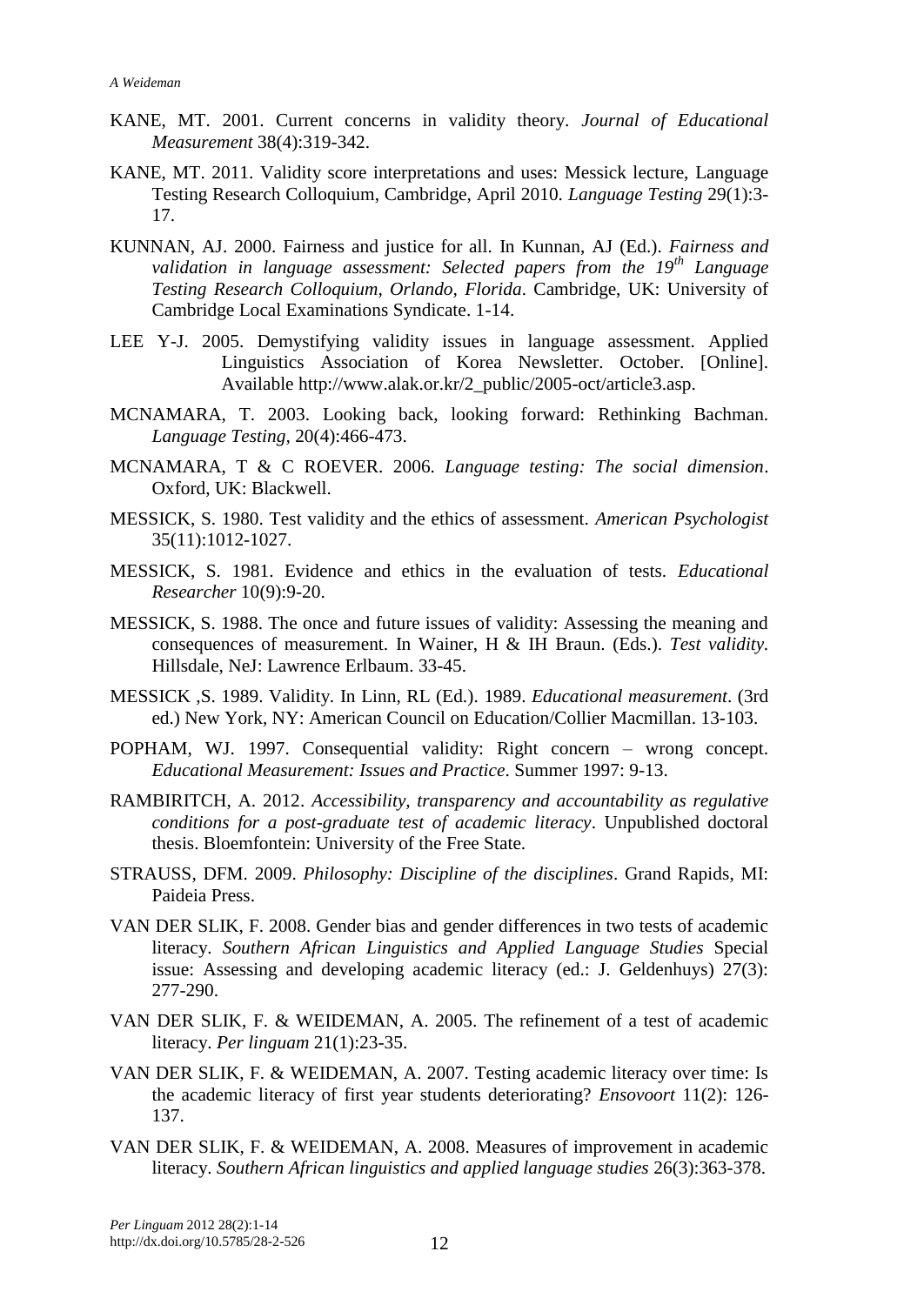- VAN DER SLIK, F. & WEIDEMAN, A. 2009. Revisiting test stability: further evidence relating to the measurement of difference in performance on a test of academic literacy. *Southern African Linguistics and Applied Language Studies* Special issue: Assessing and developing academic literacy (ed.: J. Geldenhuys), 27(3):253-263.
- VAN DER SLIK, F. & WEIDEMAN, A. 2010. Examining bias in a test of academic literacy: Does the *Test of Academic Literacy Levels* (*TALL*) treat students from English and African language backgrounds differently? *SAALT Journal for language teaching* 44(2):106-118.
- VAN DER WALT, J.L. & STEYN, H.S. jnr. 2007. Pragmatic validation of a test of academic literacy at tertiary level. *Ensovoort* 11 (2): 138-153.
- VAN DYK, T. 2010. *Konstitutiewe voorwaardes vir die ontwerp en ontwikkeling van 'n toets vir akademiese geletterdheid*. Unpublished Ph. D. thesis. Bloemfontein: University of the Free State.
- VAN DYK, T. & WEIDEMAN, A. 2004a. Switching constructs: on the selection of an appropriate blueprint for academic literacy assessment. SAALT *Journal for language teaching* 38 (1): 1-13.
- VAN DYK, T. & WEIDEMAN, A. 2004b. Finding the right measure: from blueprint to specification to item type. SAALT *Journal for language teaching*. 38 (1): 15-24.
- WEIDEMAN, A. 2003. Assessing and developing academic literacy. *Per linguam* 19 (1 & 2): 55-65.
- WEIDEMAN, A. 2006a. Transparency and accountability in applied linguistics. *Southern African linguistics and applied language studies* 24(1): 71-86.
- WEIDEMAN, A. 2006b. Assessing academic literacy in a task-based approach. *Language matters* 37(1): 81-101.
- WEIDEMAN, A. 2007. Towards a responsible agenda for applied linguistics: Confessions of a philosopher. *Per linguam* 23(2): 29-53.
- WEIDEMAN, A. 2009. Constitutive and regulative conditions for the assessment of academic literacy. *Southern African linguistics and applied language studies* Special issue: Assessing and developing academic literacy (ed.: J. Geldenhuys) 27(3): 235-251.
- WEIDEMAN, A. 2011. Straddling three disciplines: Foundational questions for a language department. 30<sup>th</sup> DF Malherbe Memorial Lecture. Acta varia. Bloemfontein: University of the Free State.
- WEIDEMAN, A. & Van der Slik, F. 2008. The stability of test design: Measuring difference in performance across several administrations of a test of academic literacy. *Acta academica* 40(1): 161-182.
- WEIDEMAN, A. & Van Rensburg, C. 2002. Language proficiency: current strategies, future remedies. *SAALT Journal for language teaching* 36 (1 & 2): 152-164.
- XI, X. 2008. Methods of test validation. In Shohamy, E & Hornberger, N. (eds.). *Language testing and assessment. Encyclopedia of language and education 7.* New York: Springer Science + Business Media, pp. 177-196.